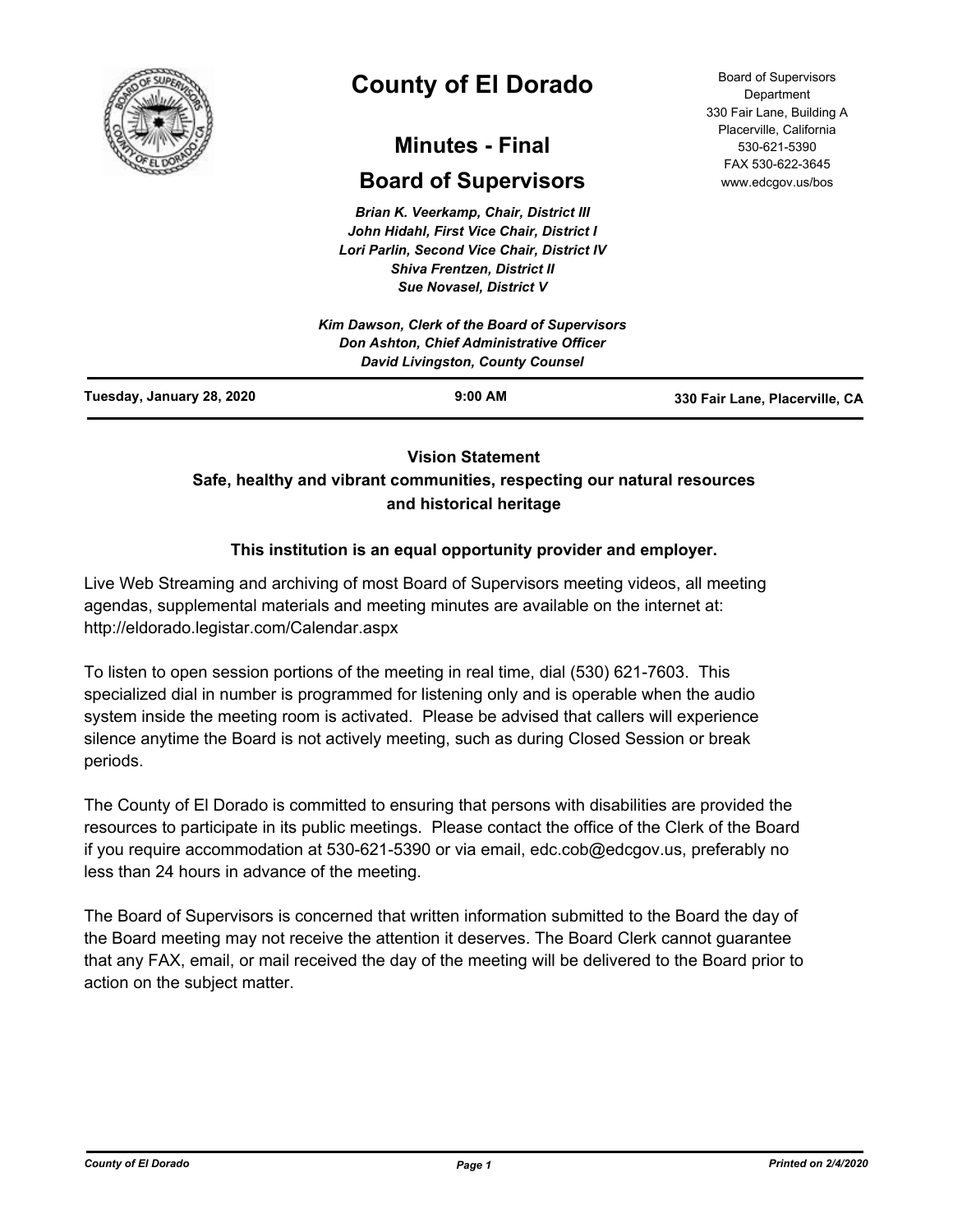The Board meets simultaneously as the Board of Supervisors and the Board of Directors of the Air Quality Management District, In-Home Supportive Services, Public Housing Authority, Redevelopment Agency and other Special Districts.

For Purposes of the Brown Act § 54954.2 (a), the numbered items on this Agenda give a brief description of each item of business to be transacted or discussed. Recommendations of the staff, as shown, do not prevent the Board from taking other action.

Materials related to an item on this Agenda submitted to the Board of Supervisors after distribution of the agenda packet are available for inspection during normal business hours in the public viewing packet located in Building A, 330 Fair Lane, Placerville or in the Board Clerk's Office located at the same address. Such documents are also available on the Board of Supervisors' Meeting Agenda webpage subject to staff's ability to post the documents before the meeting.

## **PROTOCOLS FOR PUBLIC COMMENT**

Public comment will be received at designated periods as called by the Board Chair.

Public comment on items scheduled for Closed Session will be received before the Board recesses to Closed Session.

Except with the consent of the Board, individuals shall be allowed to speak to an item only once.

On December 5, 2017, the Board adopted the following protocol relative to public comment periods. The Board adopted minor revisions to the protocol on February 26, 2019, incorporated herein:

Time for public input will be provided at every Board of Supervisors meeting. Individuals will have three minutes to address the Board. Individuals authorized by organizations will have three minutes to present organizational positions and perspectives and may request additional time, up to five minutes. At the discretion of the Board, time to speak by any individual may be extended.

Public comment on certain agenda items designated and approved by the Board may be treated differently with specific time limits per speaker or a limit on the total amount of time designated for public comment. It is the intent of the Board that quasi-judicial matters have additional flexibility depending upon the nature of the issue. It is the practice of the Board to allocate 20 minutes for public comment during Open Forum and for each agenda item to be discussed. (Note: Unless designated on the agenda, there is no Open Forum period during Special Meetings.)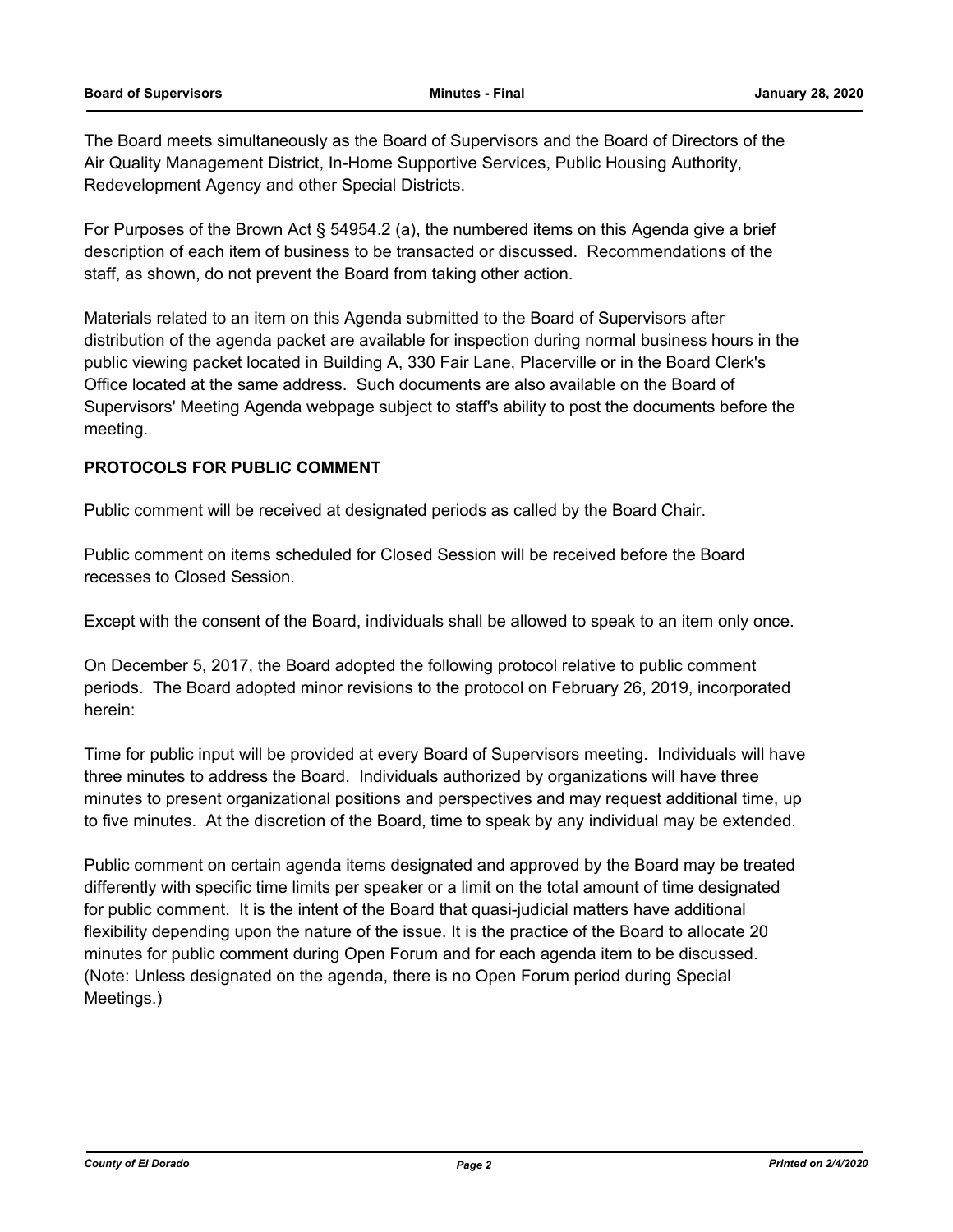Individual Board members may ask clarifying questions but will not engage in substantive dialogue with persons providing input to the Board.

If a person providing input to the Board creates a disruption by refusing to follow Board guidelines, the Chair of the Board may take the following actions:

Step 1. Request the person adhere to Board guidelines. If the person refuses, the Chair may turn off the speaker's microphone.

Step 2. If the disruption continues, the Chair may order a recess of the Board meeting.

Step 3. If the disruption continues, the Chair may order the removal of the person from the Board meeting.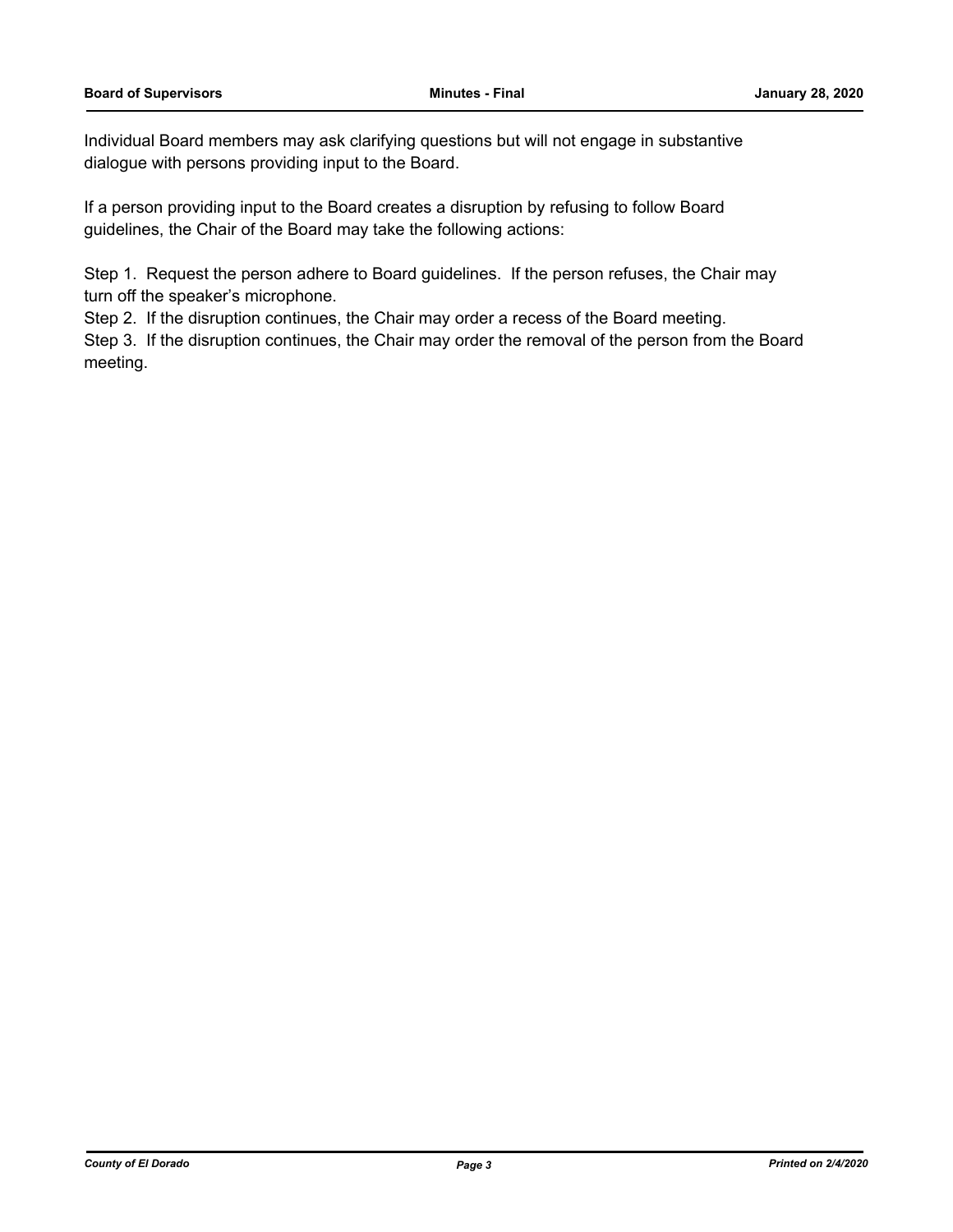#### **9:00 A.M. - CALLED TO ORDER**

Present: 5 - Supervisor Veerkamp, Supervisor Frentzen, Supervisor Novasel, Supervisor Hidahl and Supervisor Parlin

#### **INVOCATION AND PLEDGE OF ALLEGIANCE TO THE FLAG**

**Pastor Craig Klatt of the Camino Adventist Church gave the Invocation. Supervisor Veerkamp led the Pledge of Allegiance to the Flag.**

#### **ADOPTION OF THE AGENDA AND APPROVAL OF CONSENT CALENDAR**

#### *Public Comment: K. Payne*

**A motion was made by Supervisor Frentzen, seconded by Supervisor Hidahl to Adopt the Agenda and Approve the Consent Calendar with the following changes: Supervisor Frentzen registered a No vote on items 11 and 12 based on the agreements being retroactive. Supervisor Parlin commented on the good staff report included in item 14. Pull item 23 for discussion.**

#### **Yes:** 5 - Veerkamp, Frentzen, Novasel, Hidahl and Parlin

The Board may make any necessary additions, deletions or corrections to the agenda including moving items to or from the Consent Calendar and adopt the agenda and the Consent Calendar with one single vote. A Board member may request an item be removed from the Consent Calendar for discussion and separate Board action. At the appropriate time as called by the Board Chair, members of the public may make a comment on matters on the Consent Calendar prior to Board action.

#### **OPEN FORUM**

*Public Comment: Tracy (from Georgetown), K. Payne, M. Lane, R. Adams, J. Gainsbourgh*

## [20-0175](http://eldorado.legistar.com/gateway.aspx?m=l&id=/matter.aspx?key=27380) OPEN FORUM (See Attachment)

Open Forum is an opportunity for members of the public to address the Board of Supervisors on subject matter that is not on their meeting agenda and within their jurisdiction. Public comments during Open Forum are limited to three minutes per person. Individuals authorized by organizations will have three minutes to present organizational positions and perspectives and may request additional time, up to five minutes. The total amount of time reserved for Open Forum is 20 Minutes.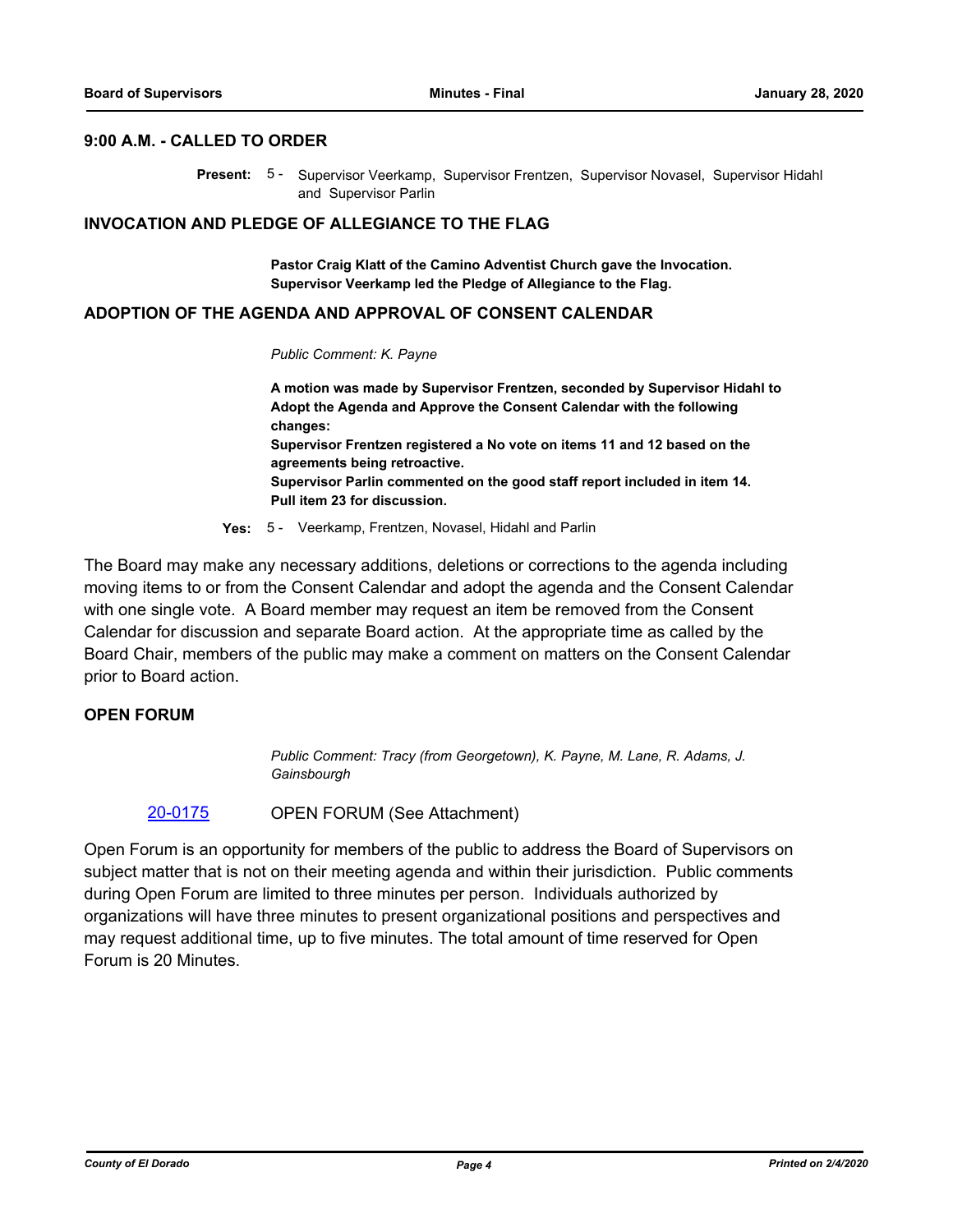## **CONSENT CALENDAR**

**1.** [20-0104](http://eldorado.legistar.com/gateway.aspx?m=l&id=/matter.aspx?key=27309) Clerk of the Board recommending the Board approve the minutes from the Good Governance Workshop on January 13, 2020 and the regular meeting of January 14, 2020.

**This matter was Approved on the Consent Calendar.**

#### **GENERAL GOVERNMENT - CONSENT ITEMS**

**2.** [19-1877](http://eldorado.legistar.com/gateway.aspx?m=l&id=/matter.aspx?key=27201) Chief Administrative Office, Parks Division, recommending the Board approve and authorize the Chair to sign Amendment II to Agreement for Services 2072 (Number 3947 in FENIX) with Helix Environmental Planning, Inc. to extend the term of the agreement to December 31, 2021 for continued regulatory consulting services for the permitting of the Sacramento Placerville Transportation Corridor and El Dorado Natural Trail with no change to the scope or total amount.

**FUNDING:** Accumulative Capital Outlay Fund.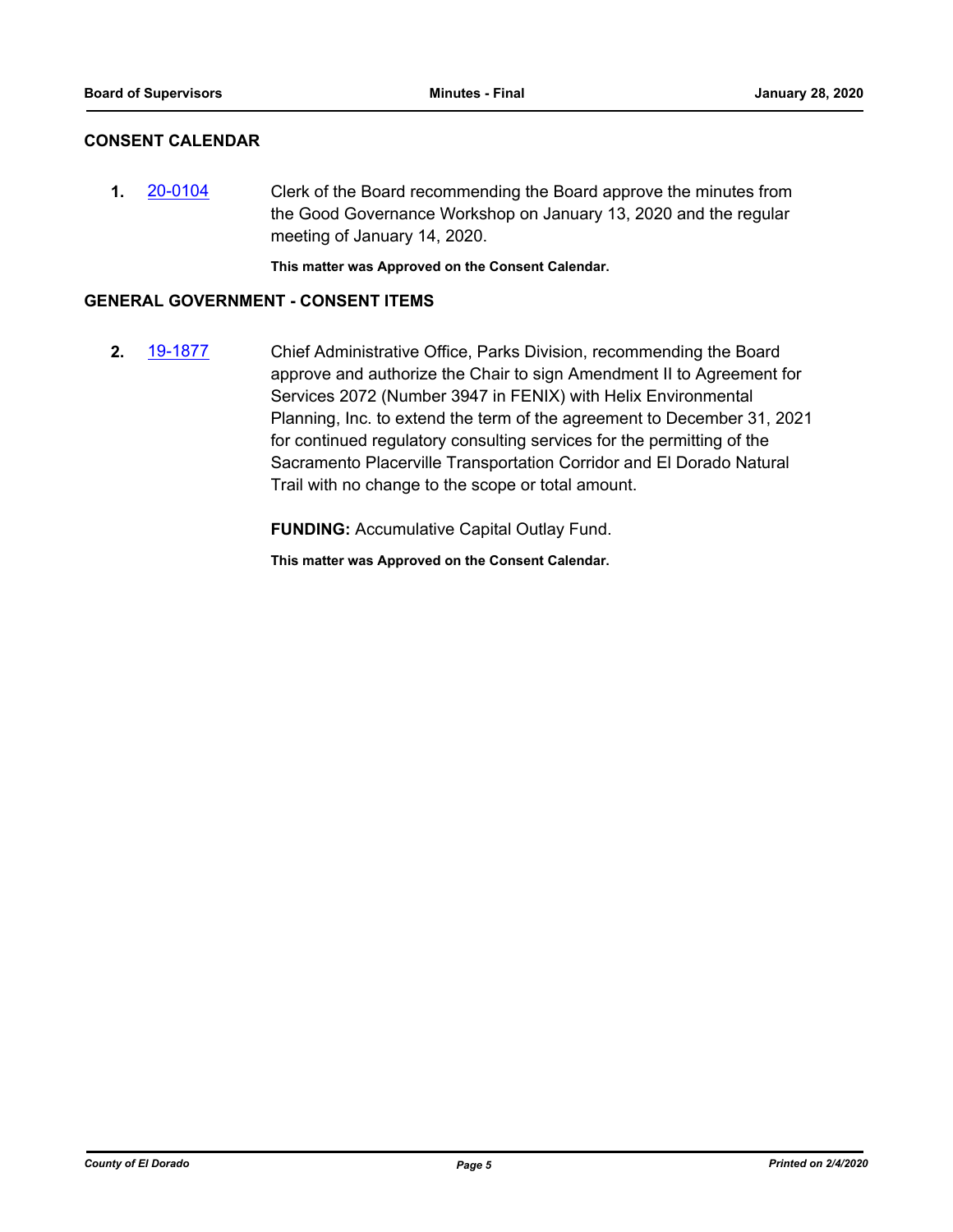**3.** [20-0019](http://eldorado.legistar.com/gateway.aspx?m=l&id=/matter.aspx?key=27223) Chief Administrative Office, Parks Division, recommending the Board: 1) Approve and accept funding for the following California Department of Parks and Recreation, Off-Highway Motor Vehicle Recreation Project Agreements for the Rubicon Trail projects for a total of \$336,729 and authorize the Deputy Chief Administrative Officer to execute Agreements and any amendments that do not change the dollar amount of said Agreements:

> a) G18-03-06-G01 for Grounds Operations-Annual Operations and Maintenance in the amount of \$564,972 plus County match requirement of \$188,324 (\$26,500 will be volunteer/in-kind) for a total of \$753,296, for a one year period;

b) G18-03-06-S01 for Education and Safety in the amount of \$67,189 plus County match requirement of \$34,719 (\$6,250 will be volunteer) for a total of \$101,908, for a one year period;

c) G18-03-06-P01 for Planning in the amount of \$102,925 plus match requirement of \$38,040 (match will come from outside funding, Forest Service or Rubicon Trail Foundation) for a total of \$140,965, for a three year period;

d) G08-03-06-R02 for Rubicon Restoration in the amount of \$41,395 plus match requirement of \$9,525 for a total of \$50,920, for a three year period; and

e) G18-03-06-R01 Restoration SPTC in the amount of \$39,032 plus match requirement of \$44,823 for a total of \$83,855, for a three year period;

2) Approve the attached resolution accepting the grants for FY 2017-18 & FY 2018-19; and

3) Approve the attached budget transfer for FY 2019-20 to revise the Rubicon budget to reflect the grant awards and matching funds. (4/5 vote required for budget transfer)

**FUNDING:** State Parks and Recreation, Off-Highway Motor Vehicle Division Grant Funding, Sacramento Municipal Utility District Funds, Off Highway Vehicle Fees, In-Kind Materials and Staff/Volunteer Time.

**This matter was Approved on the Consent Calendar.**

**4.** [19-1849](http://eldorado.legistar.com/gateway.aspx?m=l&id=/matter.aspx?key=27173) Chief Administrative Office, Procurement and Contracts Division, recommending the Board declare a service weapon as surplus and approve the sale of the weapon to retiring Sheriff Sgt. Danny Bears.

> **FUNDING:** Funding received from the sale will be deposited into the General Fund.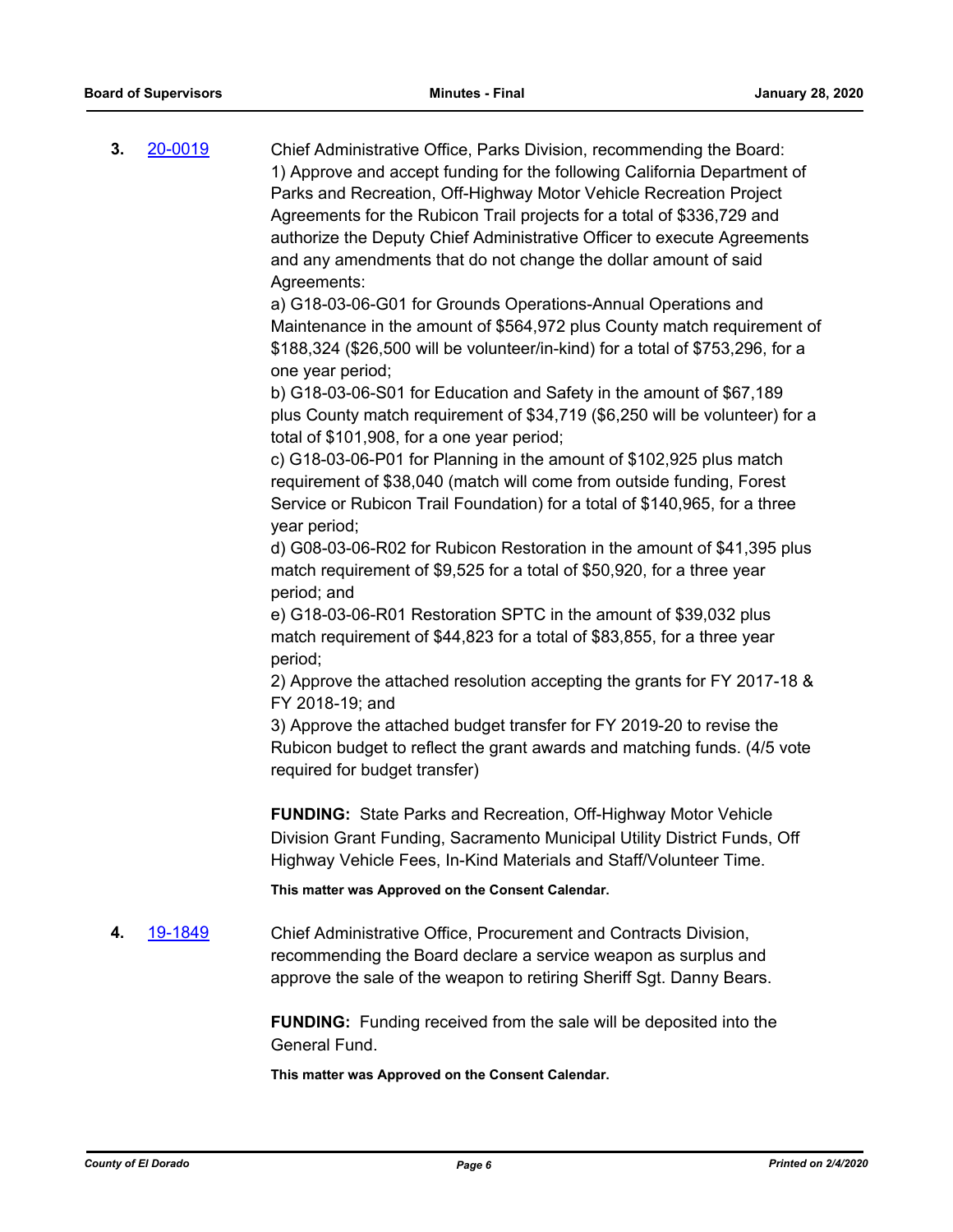**5.** [19-1198](http://eldorado.legistar.com/gateway.aspx?m=l&id=/matter.aspx?key=26521) Clerk of the Board recommending the Board: 1) Approve the **Final Passage** (Second Reading) of Ordinance **5113** to repeal County Ordinance Code Article VIII. *Veterans Affairs Commission,*  Chapter 2.20.510 et. seq. pursuant to Board direction on June 25, 2019. Including a clerical correction to change the referenced Resolution; and 2) Approve and authorize the Chair to sign Resolution **013-2020** to continue the Veterans Affairs Commission and adopt new bylaws. (Cont. 1/7/20, Item 16)

> **Ordinance 5113 and Resolution 013-2020 were Adopted upon Approval of the Consent Calendar.**

**6.** [20-0038](http://eldorado.legistar.com/gateway.aspx?m=l&id=/matter.aspx?key=27243) County Counsel recommending the Board authorize the continuation of the current Perpetual Agreement, Contract 485 (previous Agreement 252-S1611) with WebQA, which provides a central, web-based platform to capture and track responses to Public Records Act requests, for the 2020 calendar year, pursuant to the requirement of El Dorado County Policy C-17, Procurement Policy for an annual amount of \$10,260.

## **FUNDING:** General Fund.

**This matter was Approved on the Consent Calendar.**

**7.** [19-1698](http://eldorado.legistar.com/gateway.aspx?m=l&id=/matter.aspx?key=27022) Human Resources Department recommending the Board adopt and authorize the Chair to sign Resolution **008-2020** adopting the abolishment of the unused classifications listed herein.

## **FUNDING:** N/A

**Resolution 008-2020 was Adopted upon Approval of the Consent Calendar.**

**8.** [20-0053](http://eldorado.legistar.com/gateway.aspx?m=l&id=/matter.aspx?key=27258) Human Resources Department recommending the Board approve and adopt the newly created Board of Supervisors E-7 Policy: Ethics Training.

#### **FUNDING:** N/A

**Board of Supervisors E-7 Policy: Ethics Training was Adopted upon Approval of the Consent Calendar.**

**9.** [20-0057](http://eldorado.legistar.com/gateway.aspx?m=l&id=/matter.aspx?key=27262) Human Resources Department recommending the Board receive and file a report (Attachment A) identifying all advanced step hires that were requested by departments and approved by either the Director of Human Resources or the Chief Administrative Officer during Calendar Year 2019.

#### **FUNDING:** N/A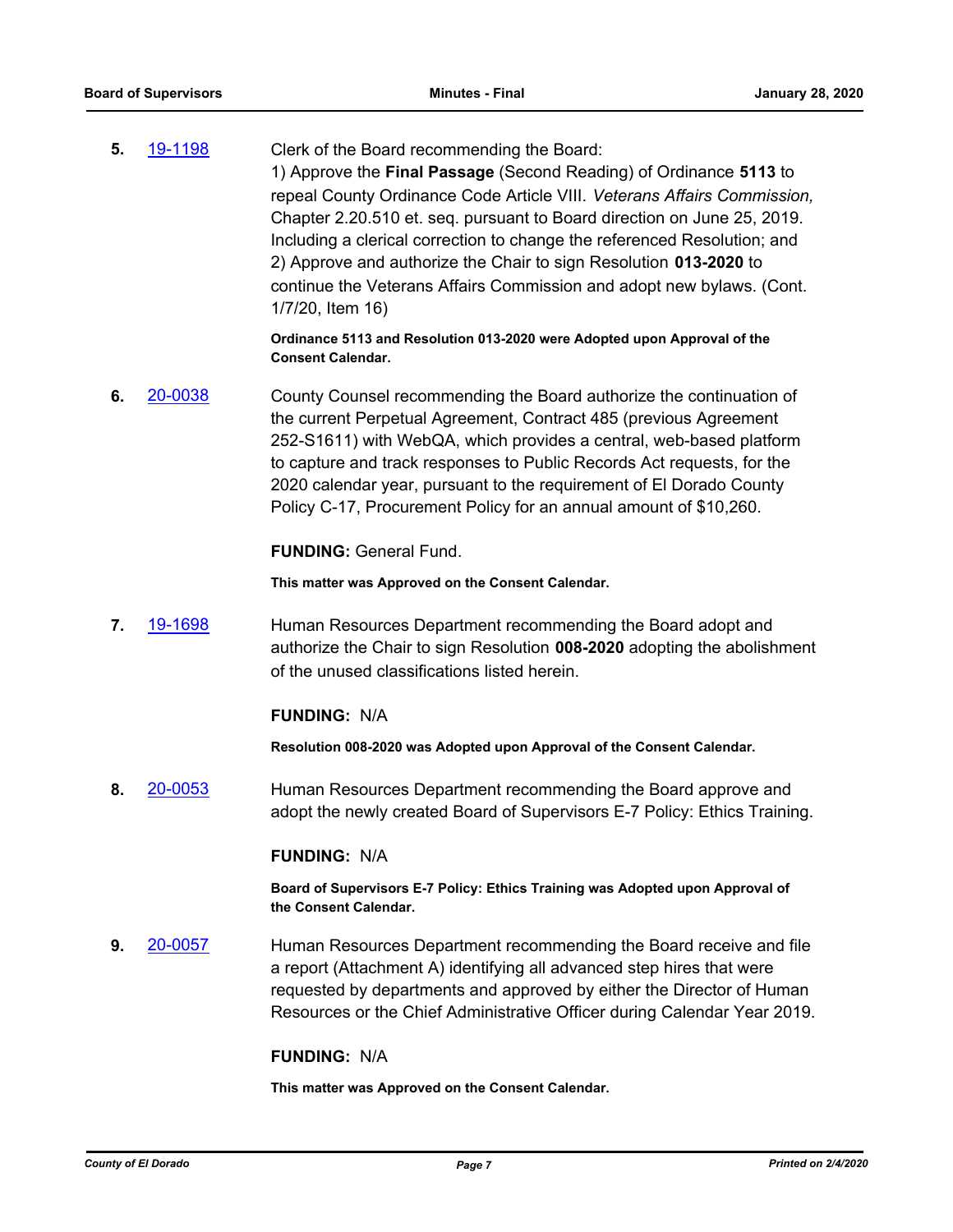**10.** [20-0058](http://eldorado.legistar.com/gateway.aspx?m=l&id=/matter.aspx?key=27263) Human Resources Department recommending the Board receive and file this report identifying all actions taken by the Civil Service Commission during Calendar Year 2019.

#### **FUNDING:** N/A

**This matter was Approved on the Consent Calendar.**

**11.** [20-0027](http://eldorado.legistar.com/gateway.aspx?m=l&id=/matter.aspx?key=27231) Human Resources Department recommending the Board approve and authorize the Purchasing Agent to sign amendment I to agreement (4459) with Bickmore Actuarial retroactively adjusting the effective date from December 2, 2019 to October 1, 2019 with no change to compensation or scope.

**FUNDING:** Workers' Compensation and General Liability Funds.

**This matter was Approved on the Consent Calendar. Supervisor Frentzen registered a No vote on this item based on the agreement being retroactive.**

**12.** [20-0055](http://eldorado.legistar.com/gateway.aspx?m=l&id=/matter.aspx?key=27260) Human Resources Department, Risk Management Division, recommending the Board:

> 1) Approve the County's insurance renewal of the County Service Area 2 and 9 Special Liability Insurance Program (SLIP) for an amount of \$27,675.28, with payment covering a period retroactive to September 29, 2019, through September 29, 2020; and

> 2) Authorize the Human Resources Department, Risk Management Division, to sign and approve all documents required to secure continued SLIP insurance coverage for Fiscal Year 2019-20.

**FUNDING:** Internal Service Fund.

**This matter was Approved on the Consent Calendar. Supervisor Frentzen registered a No vote on this item based on the agreement being retroactive.**

**13.** [20-0044](http://eldorado.legistar.com/gateway.aspx?m=l&id=/matter.aspx?key=27249) Human Resources Department, Risk Management Division, recommending the Board approve and authorize the Purchasing Agent to sign agreement 4474 with Alliant Insurance Services, Inc. for employee benefit consulting services with a total not-to-exceed amount of \$135,000 for the term February 1, 2020 - January 31, 2023.

**FUNDING:** Risk Management Health Fund.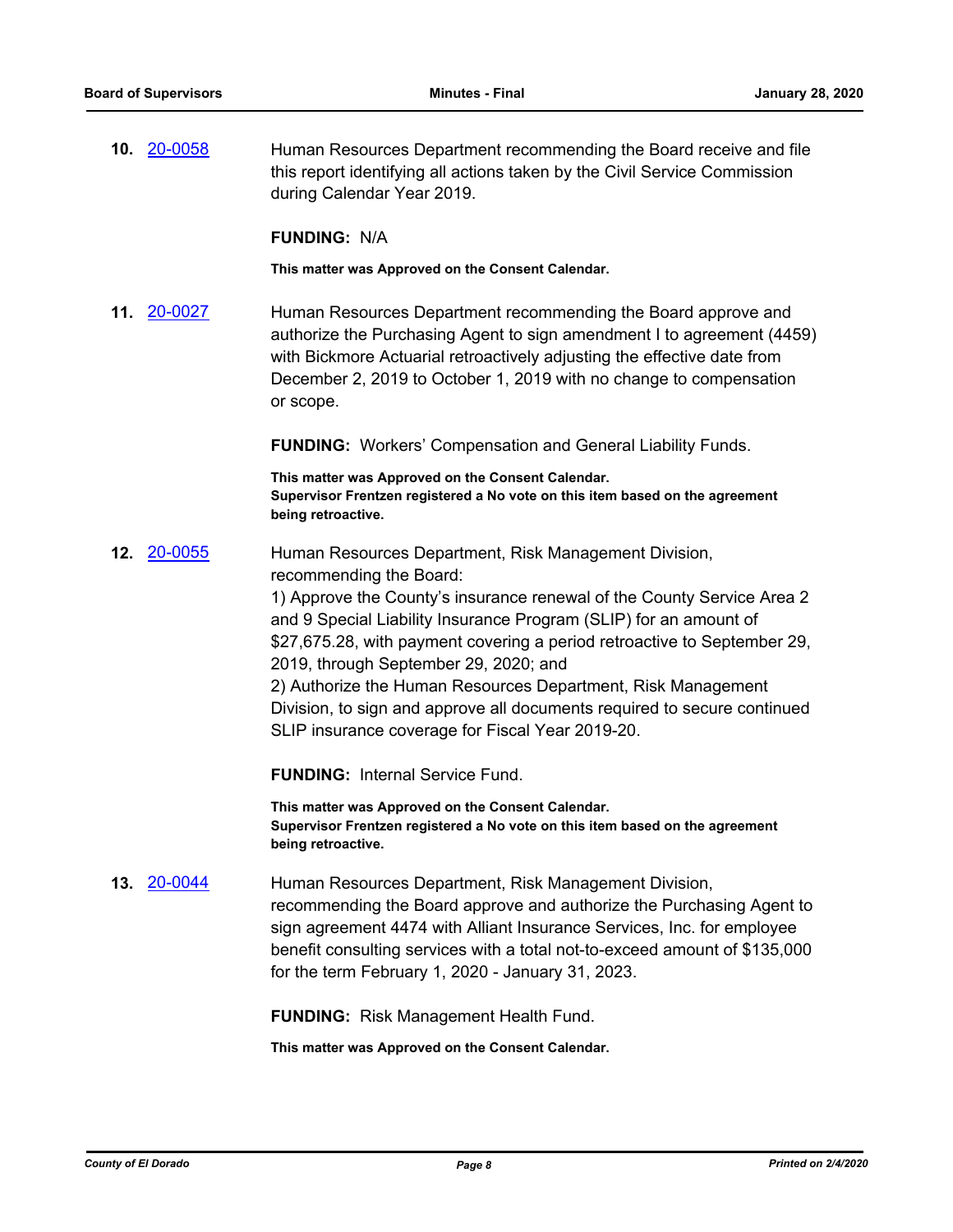| 14. 20-0092 | Information Technologies Department recommending the Board:                 |
|-------------|-----------------------------------------------------------------------------|
|             | 1) Waive formal bid requirements in accordance with Purchasing              |
|             | Ordinance 3.12.160, Exemptions from competitive process, Section D;         |
|             | 2) Authorize the Purchasing Agent to utilize California Multiple Award      |
|             | Schedule contract 3-18-70-3164H with DSA Technologies, Inc. for the         |
|             | purchase of a Rubrik Cloud Data Management Solution;                        |
|             | 3) Approve the addition of two (2) Rubrik Backup Appliances to              |
|             | Information Technologies' Fiscal Year 2019-20 fixed asset list in the total |
|             | amount of \$52,677;                                                         |
|             | 4) Approve and authorize the Chair to sign a budget transfer increasing     |
|             | the Information Technologies Fixed Asset appropriations by \$52,677, and    |
|             | reducing Services and Supplies appropriations commensurately; and           |
|             | 5) Authorize the Purchasing Agent to sign and issue a purchase order to     |
|             | DSA Technologies, Inc. in an amount not to exceed \$240,000, plus an        |
|             | estimated \$3,982 in applicable taxes, for the procurement of Rubrik Cloud  |
|             | Data Management Solutions, inclusive of two (2) Rubrik Backup               |

Data Management Solutions, inclusive of two (2) Rubrik Backup Appliances and three (3) years of Enterprise Backup and Disaster Recovery software and support services. (4/5 vote required).

**FUNDING:** General Fund with partial cost recovery in future years through the County's Cost Allocation Plan (A-87).

**This matter was Approved on the Consent Calendar. Supervisor Parlin commented on the good staff report included in this item.**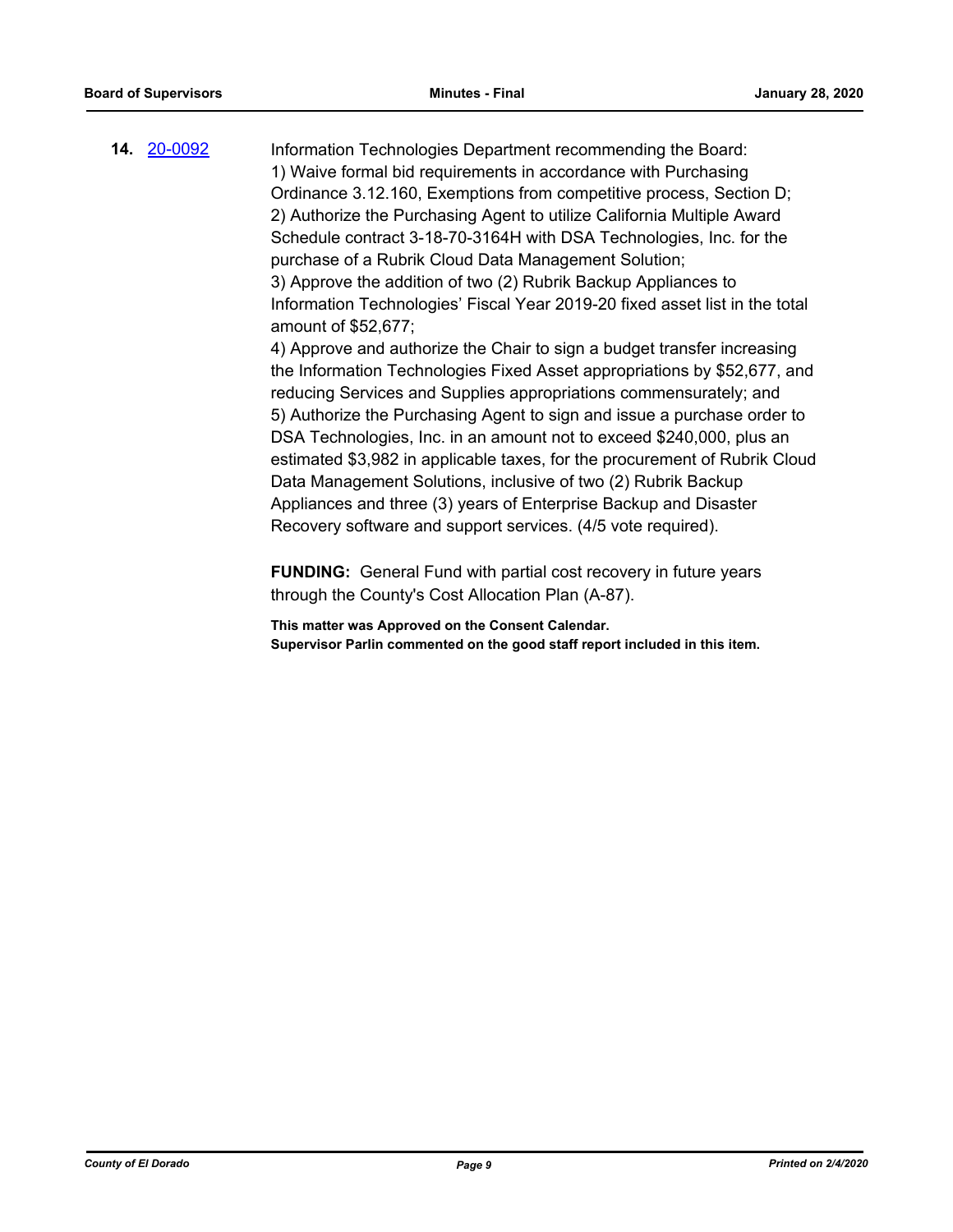#### **HEALTH AND HUMAN SERVICES - CONSENT ITEMS**

**15.** [20-0047](http://eldorado.legistar.com/gateway.aspx?m=l&id=/matter.aspx?key=27252) Health and Human Services Agency recommending the Board: 1) Adopt and authorize the Chair to sign Resolution **014-2020**, which authorizes the County to participate in the one-time Whole Person Care Pilot Program funding opportunity, as a result of funding allocated in the 2019-20 State of California budget; and 2) Designate the Health and Human Services Agency as the primary contact for the Whole Person Care Pilot Program funding opportunity for the County; and 3) Authorize the Director of Health and Human Services to accept funding

available through the Whole Person Care Pilot Program, if awarded, contingent upon approval by County Counsel and Risk Management; and 4) Authorize the Director of Health and Human Services, Chief Fiscal Officer, or designee to execute and administer any agreement or subsequent administrative documents relating to said award, including required fiscal and programmatic reports.

**FUNDING:** Approximately \$467,854 in State funding allocated to and administered by the California Department of Health Care Services. No matching contribution is required by the County.

**This matter was Approved and Resolution 014-2020 was Adopted upon Approval of the Consent Calendar.**

**16.** [20-0080](http://eldorado.legistar.com/gateway.aspx?m=l&id=/matter.aspx?key=27285) Health and Human Services Agency recommending the Board adopt and authorize the Chair to sign Resolution **012-2020** to: 1) Delete one filled full time equivalent (1.0 FTE) Assistant Director of Health Services allocation; and 2) Authorize the Human Resources Department to initiate and process a reduction in force.

**FUNDING:** 50% Federal; 20% Realignment; 30% MHSA.

**Resolution 012-2020 was Adopted upon Approval of the Consent Calendar.**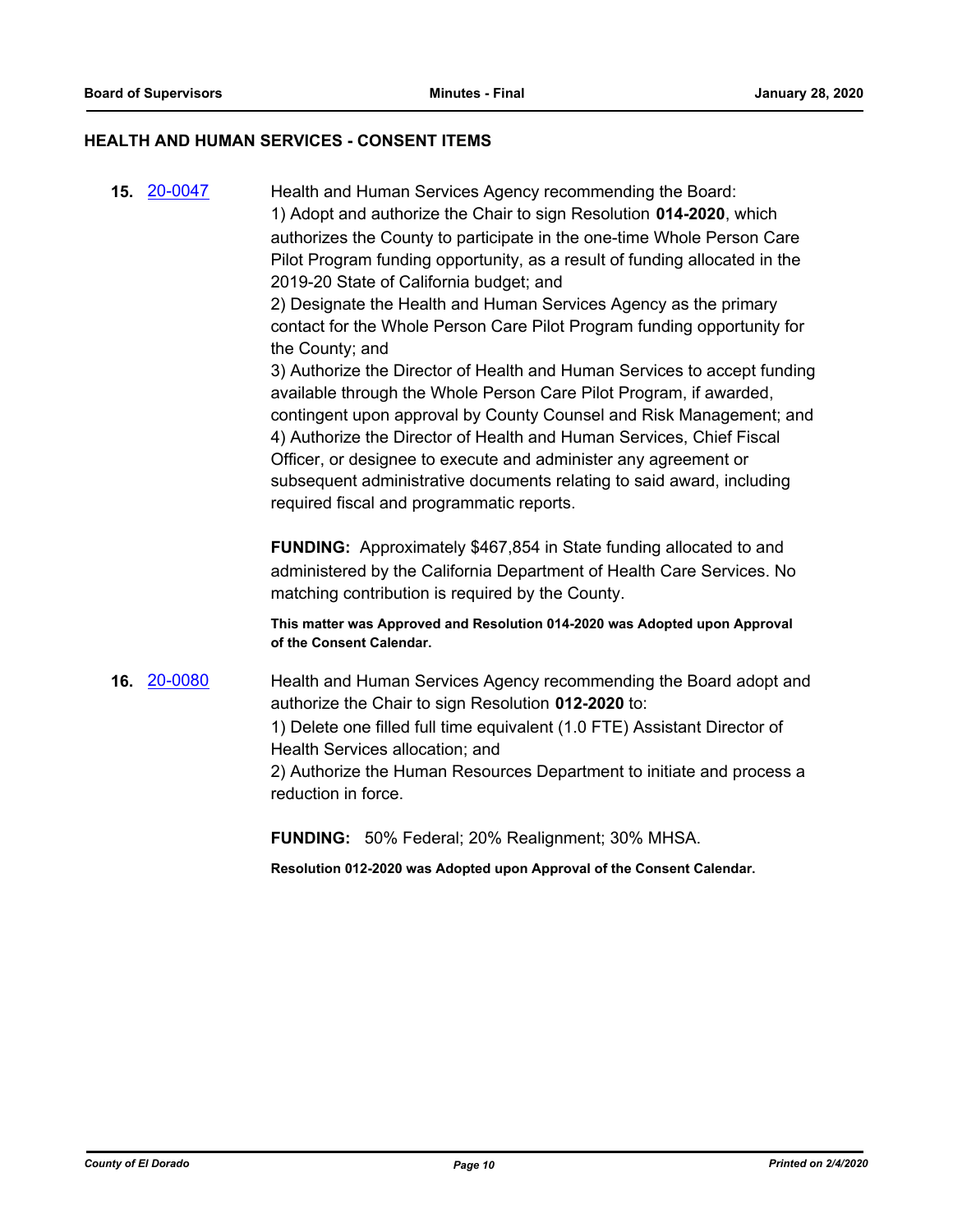**17.** [20-0082](http://eldorado.legistar.com/gateway.aspx?m=l&id=/matter.aspx?key=27287) Health and Human Services Agency recommending the Board: 1) Approve and authorize the Chair to sign Agreement for Services 4594 with Fiscal Experts, Inc. for the provision of a web-based automated time study service and associated training, in the amount of \$96,000, for the three year term commencing upon final execution; 2) Make findings in accordance with County Ordinance 3.13.030 (B) "Specialty skills and qualifications not expressly identified in County classifications are involved in the performance of the work," this proprietary software is not available through any other vendor; and 3) Authorize the Purchasing Agent, or designee, to execute further documents relating to Agreement for Services 4594, including amendments which do not increase the maximum dollar amount or term of the Agreement, and contingent upon approval by County Counsel and Risk Management.

**FUNDING:** 40% Federal, 15% State, 45% Realignment.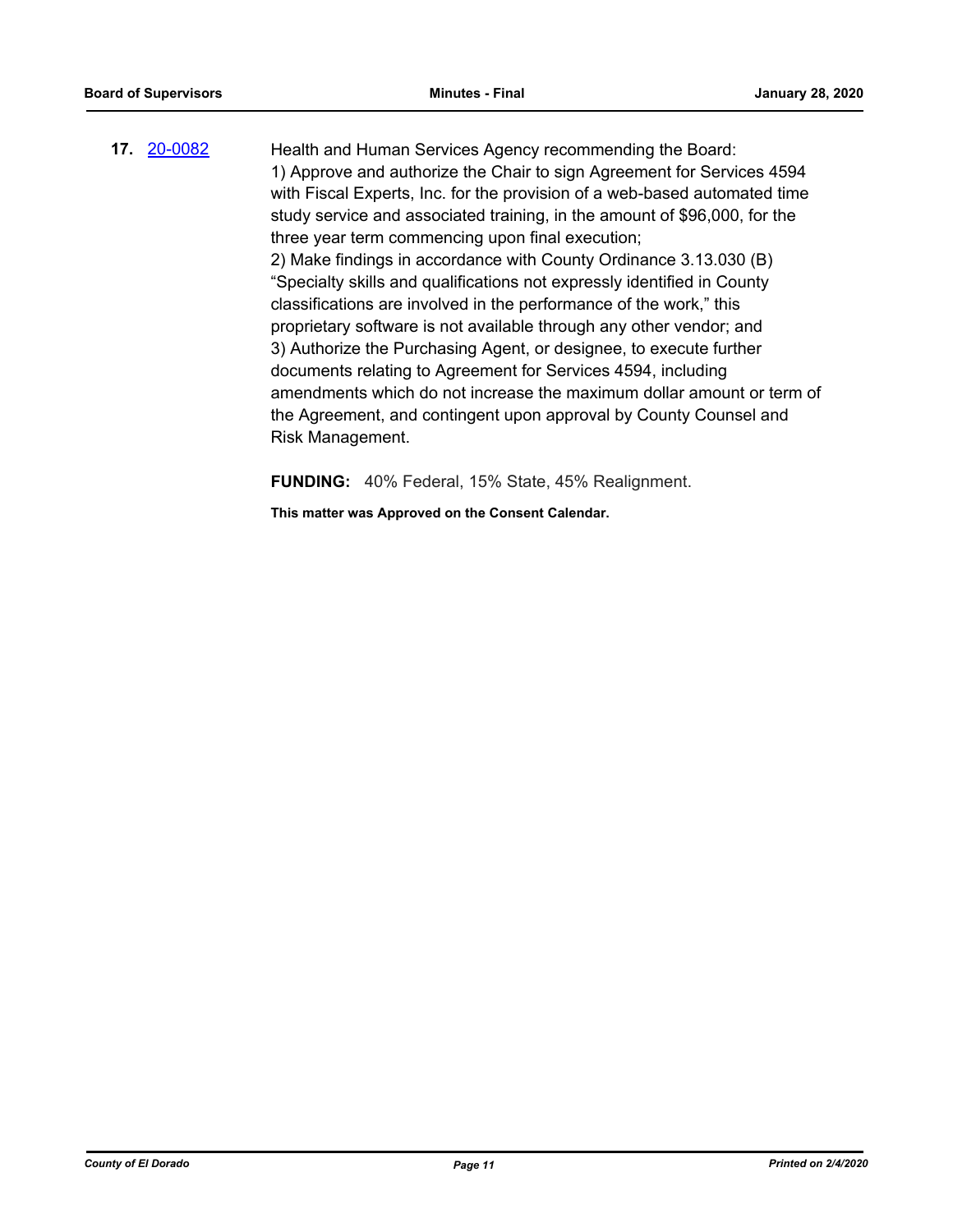## **LAND USE AND DEVELOPMENT - CONSENT ITEMS**

| 18. 19-1820        | Department of Transportation recommending the Board consider the                                                                      |
|--------------------|---------------------------------------------------------------------------------------------------------------------------------------|
|                    | following for acquiring right of way for the Silver Springs Parkway                                                                   |
|                    | Extension Project CIP 76108/36105039 (Project):                                                                                       |
|                    | 1) Approve and authorize the Chair to sign the Acquisition Agreement for                                                              |
|                    | Public Purposes and the Certificates of Acceptance accepting a Grant<br>Deed, Temporary Construction Easement, and Slope and Drainage |
|                    | Easement from John Nojan Khoshcar, a married man as his sole and                                                                      |
|                    | separate property, for Assessor's Parcel Number 115-030-04. The Fee                                                                   |
|                    | and Easement acquisitions provide right-of-way necessary to construct                                                                 |
|                    | the Project, at a cost of \$545,000;                                                                                                  |
|                    | 2) Authorize the Director of Transportation, or designee, to execute the                                                              |
|                    | escrow instructions and any other related escrow documents pertaining to                                                              |
|                    | the transaction, including payment of title and escrow fees, which are                                                                |
|                    | estimated to be \$2,500; and                                                                                                          |
|                    | 3) Authorize the Director of Transportation, or designee to extend the date                                                           |
|                    | of closure of escrow upon mutual agreement of both parties if necessary.                                                              |
|                    | FUNDING: Developer Advanced TIM fees (52.6% - Local), Traffic Impact                                                                  |
|                    | Mitigation Fees (14.9% - Local), Developer Funds (32.1% - Local), and                                                                 |
|                    | Road Fund/Discretionary (.4% - Local).                                                                                                |
|                    | This matter was Approved on the Consent Calendar.                                                                                     |
|                    |                                                                                                                                       |
| <b>19. 20-0011</b> | Department of Transportation recommending the Board adopt and                                                                         |
|                    | authorize the Chair to sign Resolution 009-2020 adding a new loading                                                                  |
|                    | zone on Hillsdale Circle.                                                                                                             |
|                    | <b>FUNDING: Road Fund.</b>                                                                                                            |
|                    |                                                                                                                                       |
|                    | Resolution 009-2020 was Adopted upon Approval of the Consent Calendar.                                                                |
| 20. 20-0013        | Department of Transportation recommending the Board adopt and                                                                         |
|                    | authorize the Chair to sign Resolution 010-2020 amending a parking                                                                    |
|                    | restriction on Brittany Way.                                                                                                          |
|                    |                                                                                                                                       |
|                    |                                                                                                                                       |
|                    | <b>FUNDING: Road Fund.</b><br>Resolution 010-2020 was Adopted upon Approval of the Consent Calendar.                                  |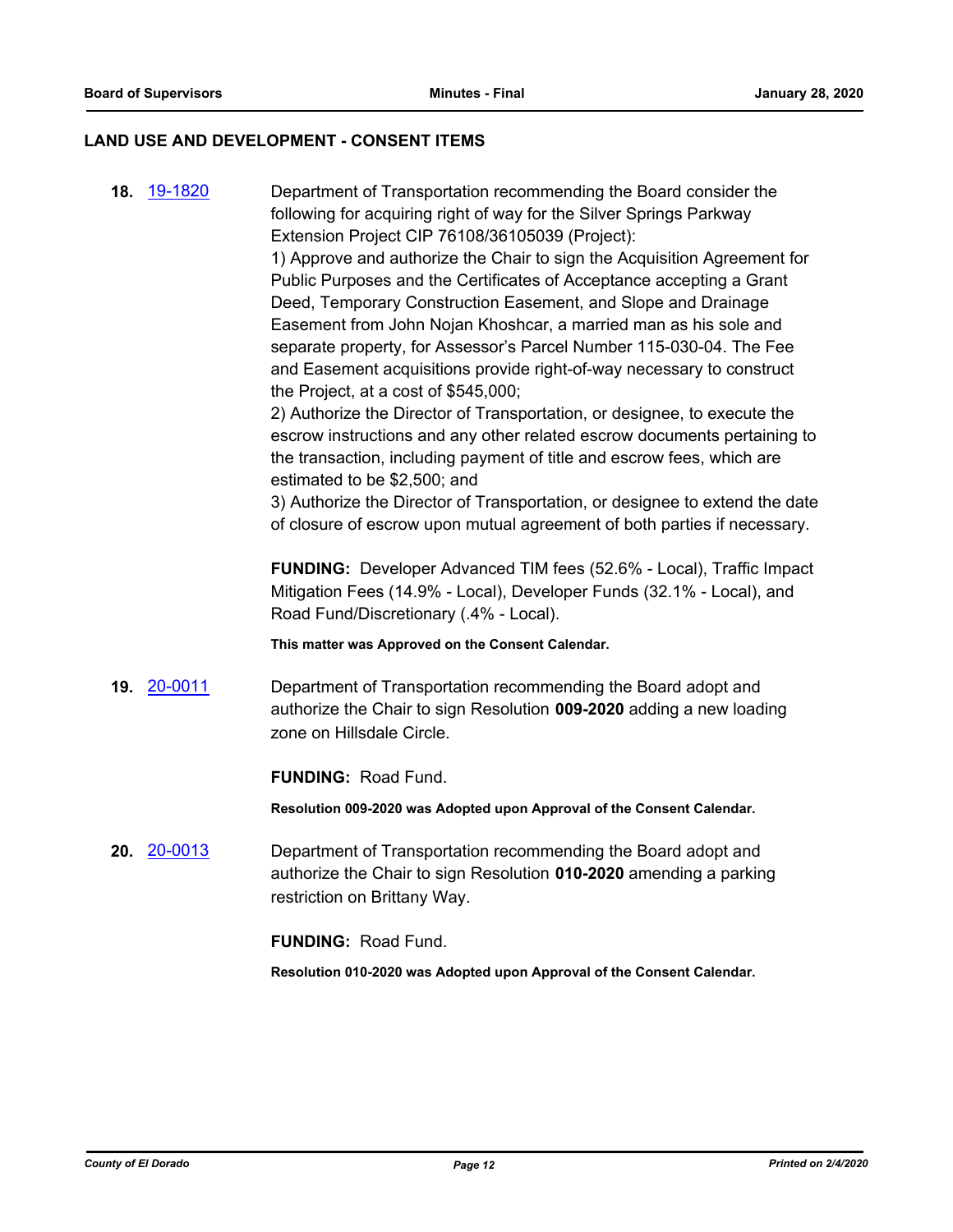**21.** [20-0014](http://eldorado.legistar.com/gateway.aspx?m=l&id=/matter.aspx?key=27218) Department of Transportation, Maintenance and Operations Division, recommending the Board approve and authorize the Chair to sign the First Amendment to Agreement for Services 286-O1811, Fenix Contract No. 2582 with Herc Rentals Inc. amending Exhibit A, Rate Schedule, with no increase to contract term or the not-to-exceed amount.

> **FUNDING:** Local Discretionary Funds, SB1-RMRA (State), and Road Fund.

**This matter was Approved on the Consent Calendar.**

**22.** [20-0026](http://eldorado.legistar.com/gateway.aspx?m=l&id=/matter.aspx?key=27230) Department of Transportation recommending the Board adopt and authorize the Chair to sign Resolution **011-2020** which adopts the California Department of Transportation's Local Assistance Procedures Manual Chapter 10, Consultant Selection, for the procurement, management, and administration of engineering and design related consultant services for projects utilizing state and federal funds.

## **FUNDING:** N/A

**Resolution 011-2020 was Adopted upon Approval of the Consent Calendar.**

**23.** [19-1872](http://eldorado.legistar.com/gateway.aspx?m=l&id=/matter.aspx?key=27196) Department of Transportation recommending the Board approve and authorize the Chair to sign the Purchase and Sale Agreement and Joint Escrow Instructions and the corresponding Grant Deed between the County of El Dorado (Seller) and the El Dorado Hills Community Services District (Buyer) for the amount of \$250,000 for the sale of one (1) parcel of real property totaling 41.70 acres of land located in the County of El Dorado, known as Assessor's Parcel Number 115-400-002-000.

## **FUNDING:** Revenue.

*Public Comment: A. Priest, K. Payne*

**A motion was made by Supervisor Hidahl, seconded by Supervisor Frentzen to Approve this matter including the Chief Administrative Office's recommendation in regards to the sale proceeds totaling \$250,000, that this is discretionary funding that can be used at the Board's discretion. The Board directed the Chief Administrative Office to return to the Board with a budget transfer placing the \$250,000 in a designated reserve to be used for future park acquisition or development consistent with the County's General Plan and Parks Master Plan upon receipt of the funds. The Board directed staff and the Budget Ad Hoc Committee to consider purchasing a generator for Pioneer Park.**

**Yes:** 5 - Veerkamp, Frentzen, Novasel, Hidahl and Parlin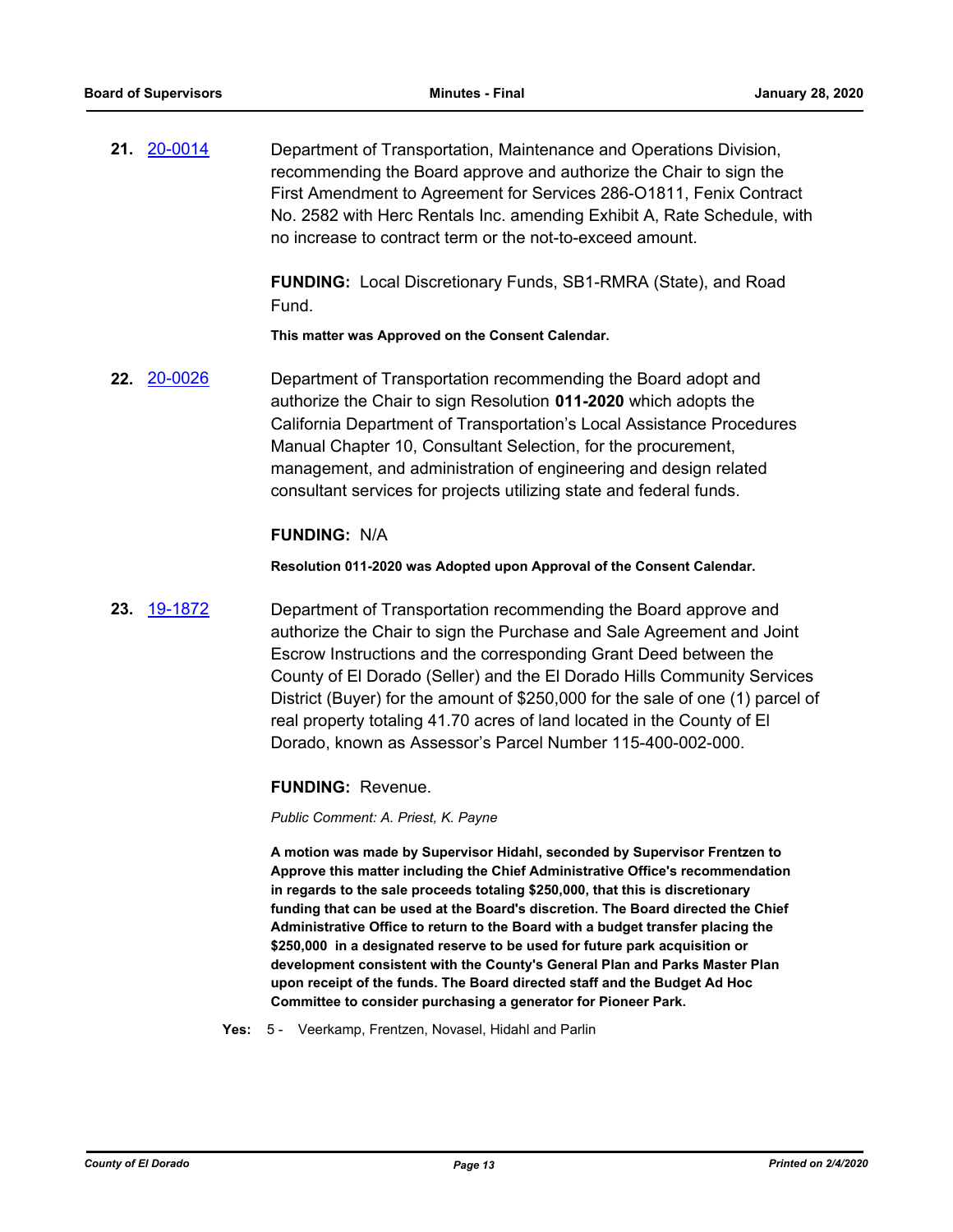**24.** [19-1684](http://eldorado.legistar.com/gateway.aspx?m=l&id=/matter.aspx?key=27008) Department of Transportation recommending the Board: 1) Make findings in accordance with Government Code Section 31000 that the Department of Transportation's Headington, Shakori, and Emerald Bay facilities are remote from available County employee resources and that the County's economic interests are served by contracting out the work associated with janitorial services at said locations;

> 2) Make findings in accordance with Section 3.13.030.A of County Ordinance 5116 that janitorial work at said facilities can be more economically and feasibly performed by independent contractors than County employees;

3) Authorize the Purchasing Agent to sign Agreement for Services 4466 with Pro-Line Cleaning Services, Inc., to provide janitorial services for the Department of Transportation's Headington facility with a term of three years and a not-to-exceed amount of \$95,000;

4) Authorize the Purchasing Agent to sign Agreement for Services 4462 with Building Services of CA and NV, LLC to provide janitorial services for the Department of Transportation's South Lake Tahoe facilities at Emerald Bay and Shakori with a term of three years and a not-to-exceed amount of \$72,000; and

5) Authorize the Purchasing Agent, or designee, to execute further documents relating to Agreements for Services 4466 and 4462, including amendments which do not increase the maximum dollar amount or term of the Agreement, and contingent upon approval by County Counsel and Risk Management.

**FUNDING:** Road Fund.

**This matter was Approved on the Consent Calendar.**

#### **25.** [19-1865](http://eldorado.legistar.com/gateway.aspx?m=l&id=/matter.aspx?key=27189) Planning and Building Department, Planning Services Division, Long

Range Planning Unit, recommending the Board: 1) Make findings that due to the limited timeframes, temporary or occasional nature, or schedule for the project or scope of work, the ongoing aggregate of work to be performed is not sufficient to warrant addition of permanent staff to assist the County with the 2021-2029 Housing Element Update of the General Plan in accordance with Section 3.13.030 - Procedure of Chapter 3.13 (Contracting out) of Title 3 (Revenue and Finance), in the County Code of Ordinances; and 2) Approve and authorize the Chair to sign Agreement 4511 with PlaceWorks in an amount not to exceed \$113,862 for a term of three years pending approval by County Counsel and Risk Management.

**FUNDING:** General Fund.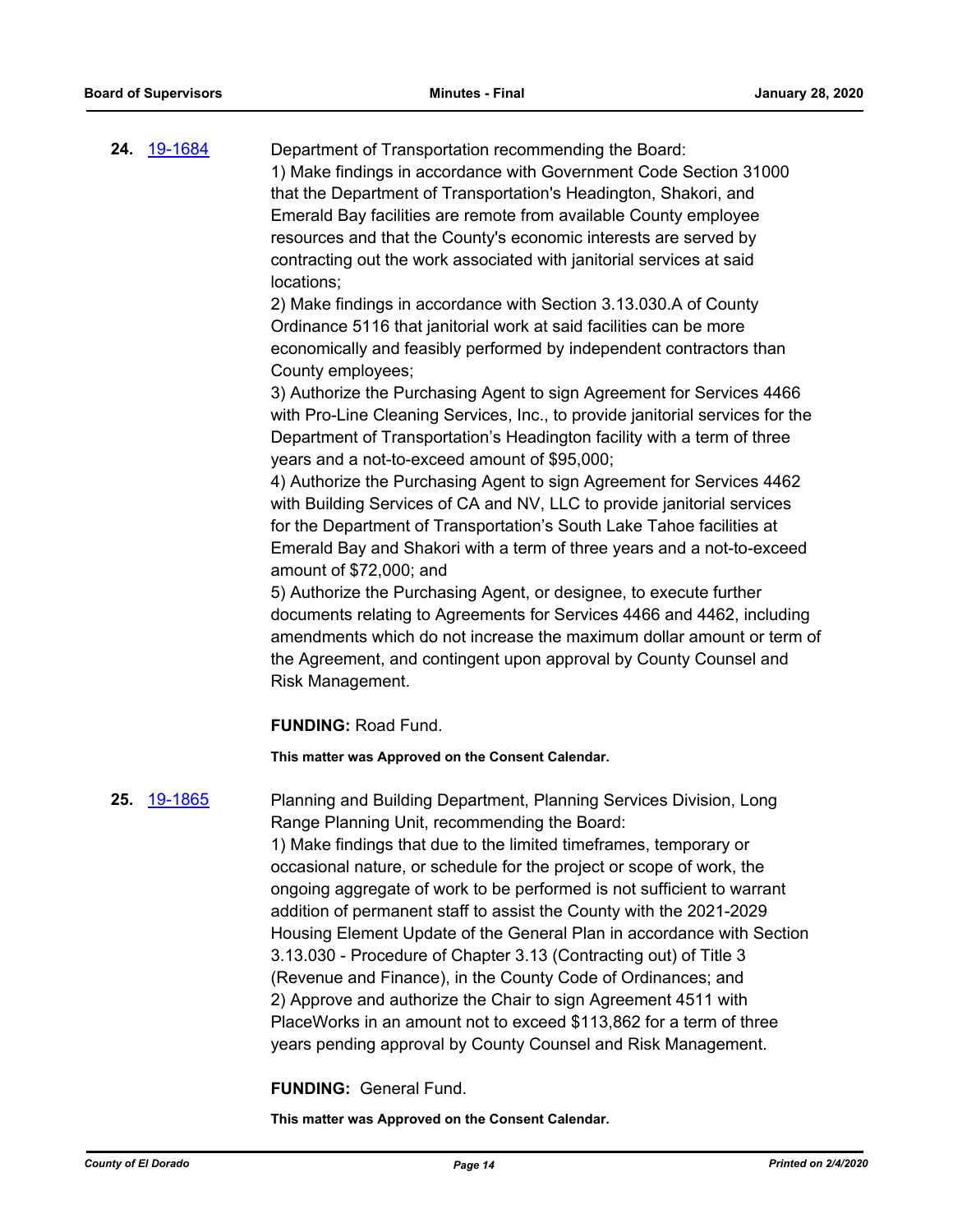#### **LAW AND JUSTICE - CONSENT ITEMS**

**26.** [19-1856](http://eldorado.legistar.com/gateway.aspx?m=l&id=/matter.aspx?key=27180) Sheriff's Office recommending the Board:

1) Adopt and authorize the Chair to sign Resolution **015-2020** approving the acceptance of grant funds from the California State Parks, Off Highway Vehicle (OHV) Division Grant Program in the amount of \$98,690 for law enforcement services on the Rubicon Trail and OHV areas within El Dorado County;

2) Approve and authorize the Sheriff to sign the Off-Highway Vehicle (OHV) Grant Project Agreement G18-03-07-L01 in the amount of \$98,690 with the California Department of Parks and Recreation for the term September 6, 2019 through September 5, 2020; and 3) Approve the attached budget transfer increasing use of Sacramento Municipal Utility District Upper American River Project Federal Energy Regulatory Commission Special Revenue monies from \$102,137 to \$121,310 for an increase of \$19,173 to cover costs associated with patrolling Federal Land. (4/5 vote required)

**FUNDING:** OHV Grant Funds of \$98,690 and a required match and supplemental funds from the Sacramento Municipal Utility District Upper American River Project Federal Energy Regulatory Commission Special Revenue monies of \$121,310 for a total of \$220,000.

**This matter was Approved on the Consent Calendar.**

**27.** [20-0065](http://eldorado.legistar.com/gateway.aspx?m=l&id=/matter.aspx?key=27270) Sheriff's Office recommending the Board approve and authorize the Sheriff to sign the Domestic Cannabis Eradication and Suppression Program grant funding Letter of Agreement 2020-12, with the United States Department of Justice Drug Enforcement Administration in the amount of \$66,500 to provide funding retroactively for the period October 1, 2019 to September 30, 2020 to defray costs relating to the eradication and suppression of illicit marijuana.

> **FUNDING:** United States Department of Justice Drug Enforcement Administration.

**This matter was Approved on the Consent Calendar.**

**28.** [20-0066](http://eldorado.legistar.com/gateway.aspx?m=l&id=/matter.aspx?key=27271) Sheriff's Office recommending the Board approve and authorize the Sheriff to sign Grant Agreement C19L0602 with the State of California, Department of Parks and Recreation, Division of Boating and Waterways, in the amount of \$100,000, for the purchase of a boat for patrolling various waterways within in the County, prior to November 30, 2020.

**FUNDING:** Boating and Waterways Equipment Grant.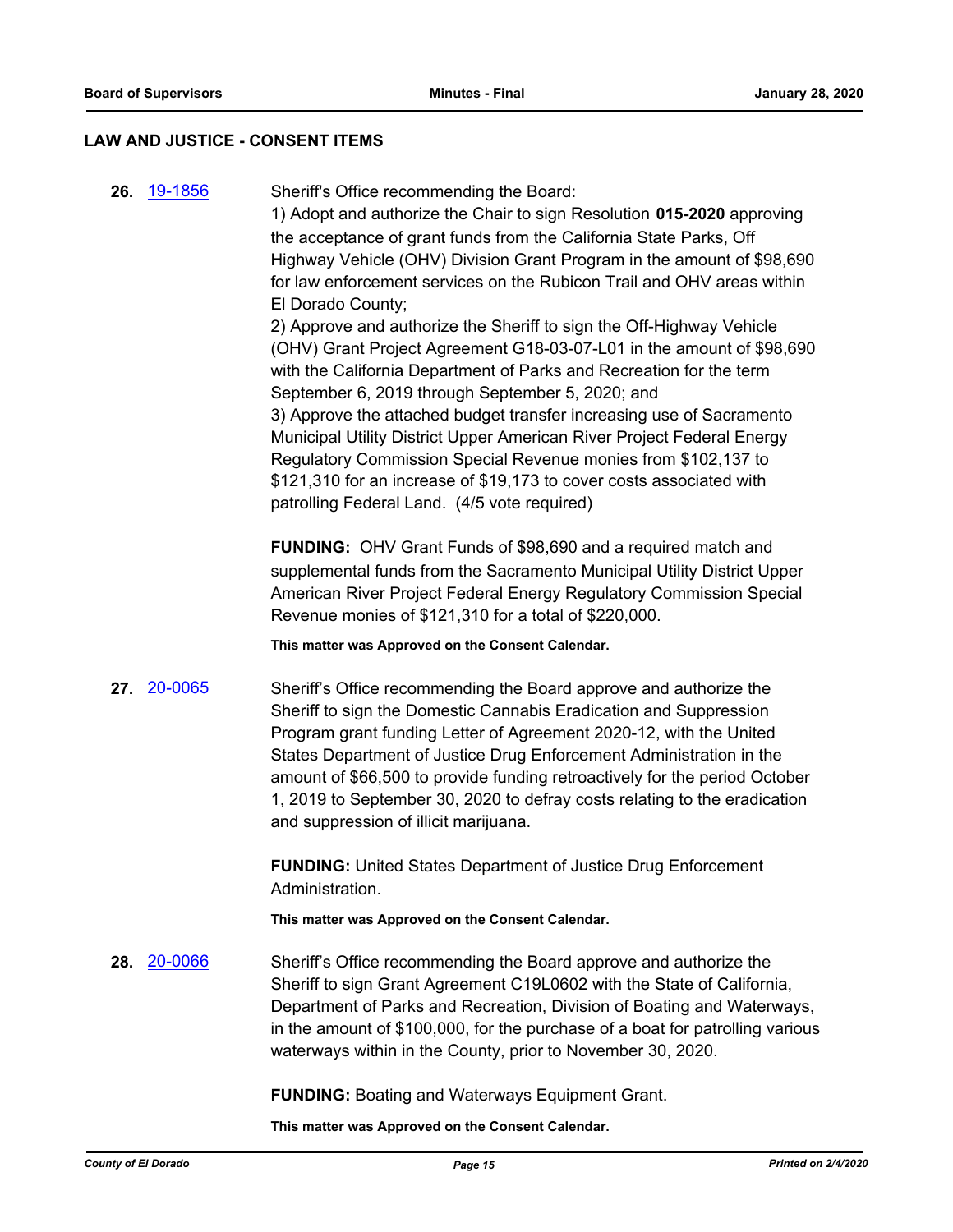**29.** [20-0067](http://eldorado.legistar.com/gateway.aspx?m=l&id=/matter.aspx?key=27272) Sheriff's Office recommending the Board: 1)Waive the competitive bid process for services relating to equipping law enforcement vehicles in accordance with the County's Procurement Policy 5.9 Section D; and 2)Approve and authorize the Chair to sign agreement 4410 with Stommel, Inc., doing business as Lehr Auto Electric, utilizing Placer County's contract, to provide law enforcement vehicle tear down and build up services for a term of three years and a not to exceed amount of \$350,000.

**FUNDING:** General Fund.

**This matter was Approved on the Consent Calendar.**

## **END CONSENT CALENDAR**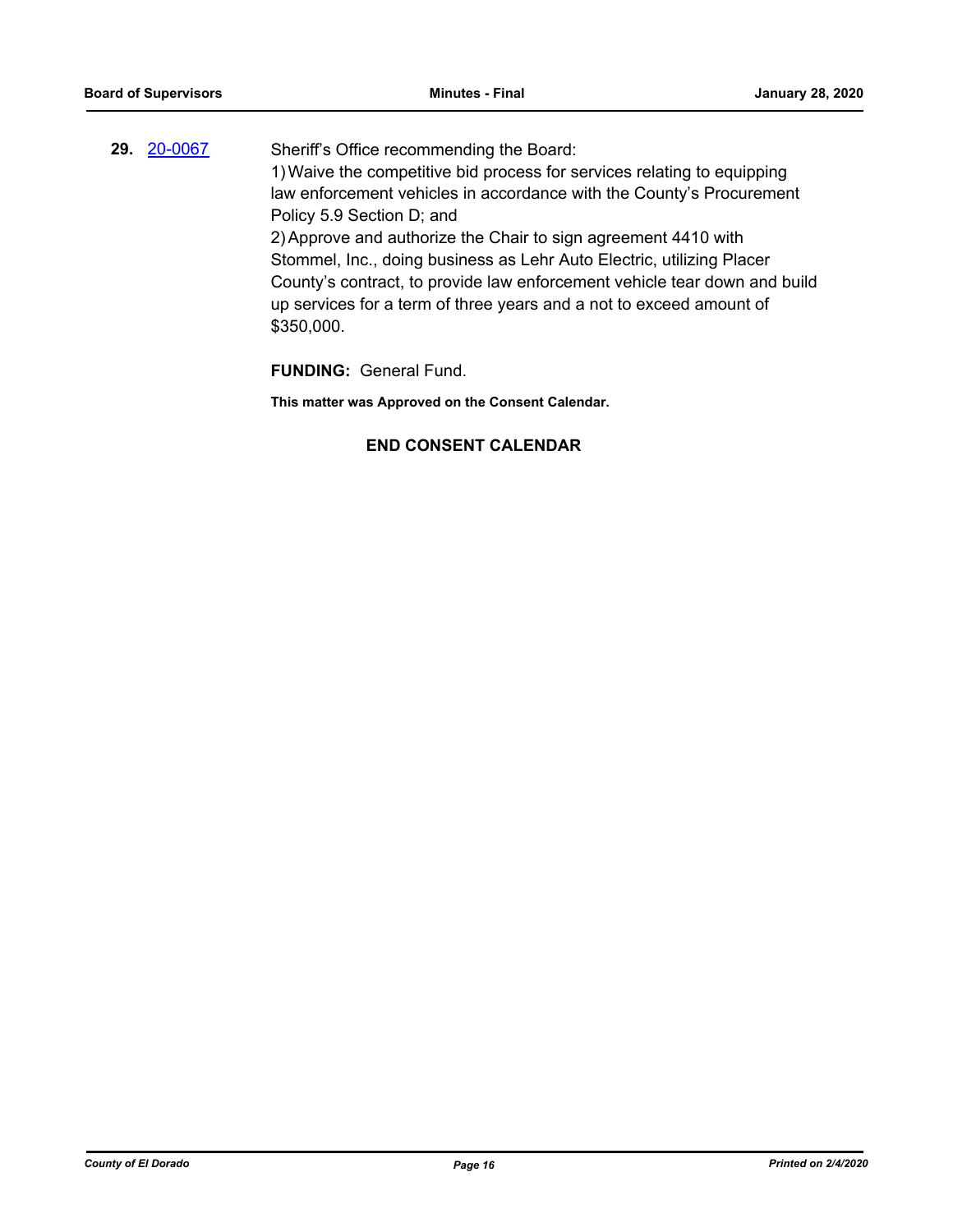#### **DEPARTMENT MATTERS (Items in this category may be called at any time)**

**30.** [20-0120](http://eldorado.legistar.com/gateway.aspx?m=l&id=/matter.aspx?key=27325) Department of Transportation and Department of Planning & Building recommending the Board consider and provide conceptual approval, pursuant to Board Policy A-3, to amend County ordinance code section 12.28.070(B) - Reductions and appeals, to revise the timing and means of certain Traffic Impact Mitigation (TIM) Fee payments during the appeals process. (Est. Time: 10 Min.)

## **FUNDING:** TIM Fee program. N/A

**A motion was made by Supervisor Hidahl, seconded by Supervisor Frentzen to Approve this matter.**

- **Yes:** 5 Veerkamp, Frentzen, Novasel, Hidahl and Parlin
- **31.** [20-0069](http://eldorado.legistar.com/gateway.aspx?m=l&id=/matter.aspx?key=27274) Supervisors Hidahl and Veerkamp recommending the Board revise Board Policy I-1 *Business Cards for Members of Boards, Committees, and Commissions.* (Est. Time: 10 Min.)

## **FUNDING:** General Fund.

*Public Comment: M. Lane, D. Semon, K. Weiland*

**A motion was made by Supervisor Hidahl, seconded by Supervisor Veerkamp to Approve this matter with the modification to the revised Board Policy I-1 Business Cards for Members of Boards, Committees, and Commission Section II. F) to include if a Board, Committee or Commission is not supported by a County Department the Board Supervisor assigned to the Board, Committee or Commission will make the determination whether to provide an individual business card. Motion Failed.**

- **Yes:** 2 Veerkamp and Hidahl
- **Noes:** 3 Frentzen, Novasel and Parlin

**A motion was made by Supervisor Frentzen, seconded by Supervisor Parlin to direct staff to return to the Board with an item to rescind Board Policy I-1 Business Cards for Members of Boards, Committees, and Commissions.**

- **Yes:** 3 Veerkamp, Frentzen and Parlin
- **Noes:** 2 Novasel and Hidahl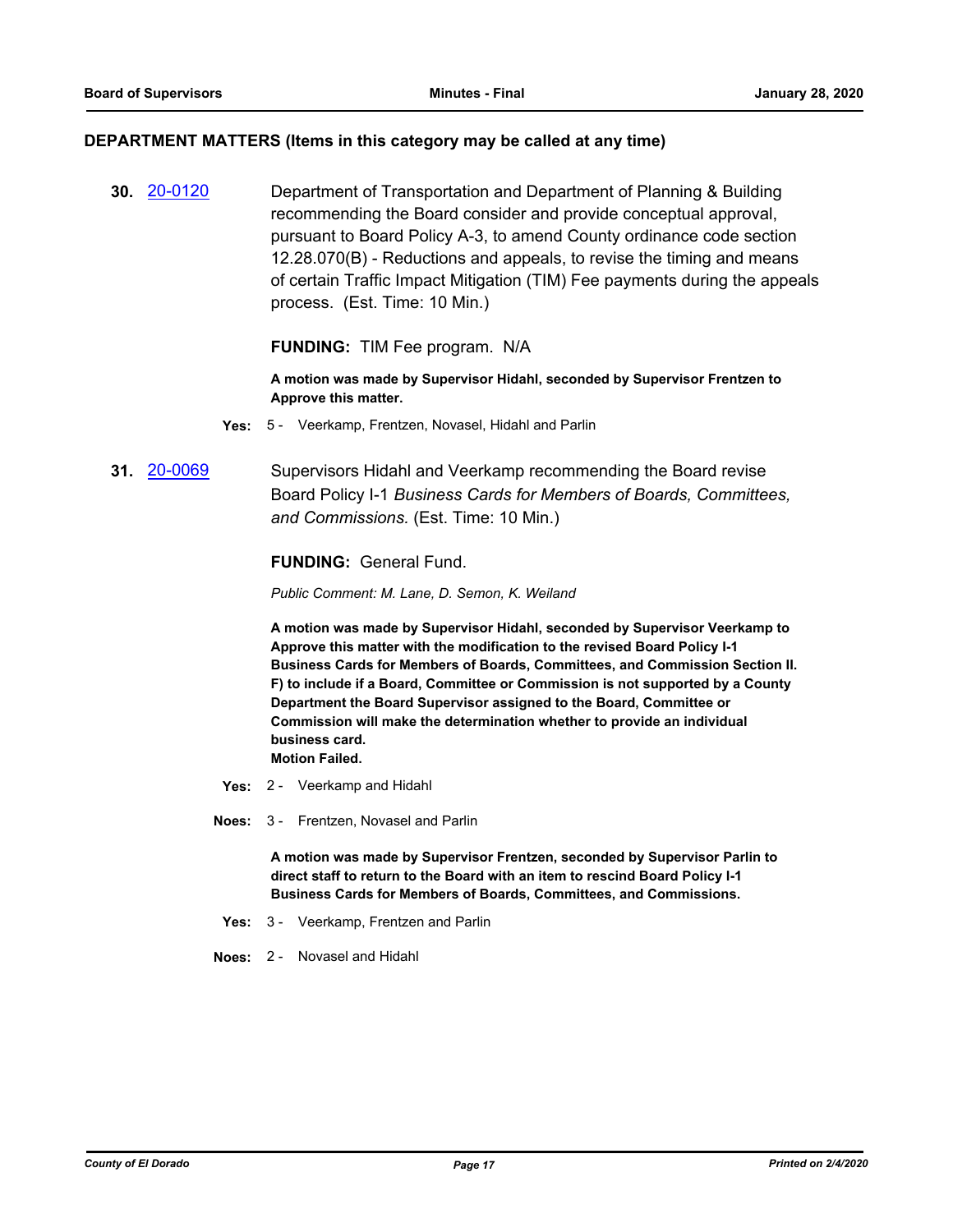**32.** [20-0049](http://eldorado.legistar.com/gateway.aspx?m=l&id=/matter.aspx?key=27254) Chief Administrative Office recommending the Board receive informational presentations from the listed Departments as part of the preparation for the Fiscal Year 2020-21 Budget development process: 1) Assessor; and 2) CAO - Central Services Division. (Est. Time: 30 Min.)

> **The Board received presentations from the Assessor and Chief Administrative Office - Central Services Division as part of the preparation for the Fiscal Year 2020-21 Budget development process.**

## **10:00 A.M. - TIME ALLOCATION**

**33.** [19-1778](http://eldorado.legistar.com/gateway.aspx?m=l&id=/matter.aspx?key=27102) The Board will hold a community forum, pursuant to Government Code section 7283.1(d) to hear information relating to federal Immigration and Customs Enforcement access to individuals for the 2018 calendar year. This matter is a receive and file presentation and no action is scheduled to be taken. (Est. Time: 15 Min.)

> **The Board held a community forum, pursuant to Government Code section 7283.1(d) to hear information relating to federal Immigration and Customs Enforcement access to individuals for the 2018 calendar year.**

**34.** [19-1671](http://eldorado.legistar.com/gateway.aspx?m=l&id=/matter.aspx?key=26995) Department of Transportation, Maintenance and Operations Division, Fleet Services Unit, recommending the Board receive and file a presentation on the operations of the Fleet Division. (Est. Time: 30 Min.)

#### **FUNDING:** N/A

*Public Comment: K. Payne, B. Deberry*

**The Board received a presentation on the operations of the Fleet Division.**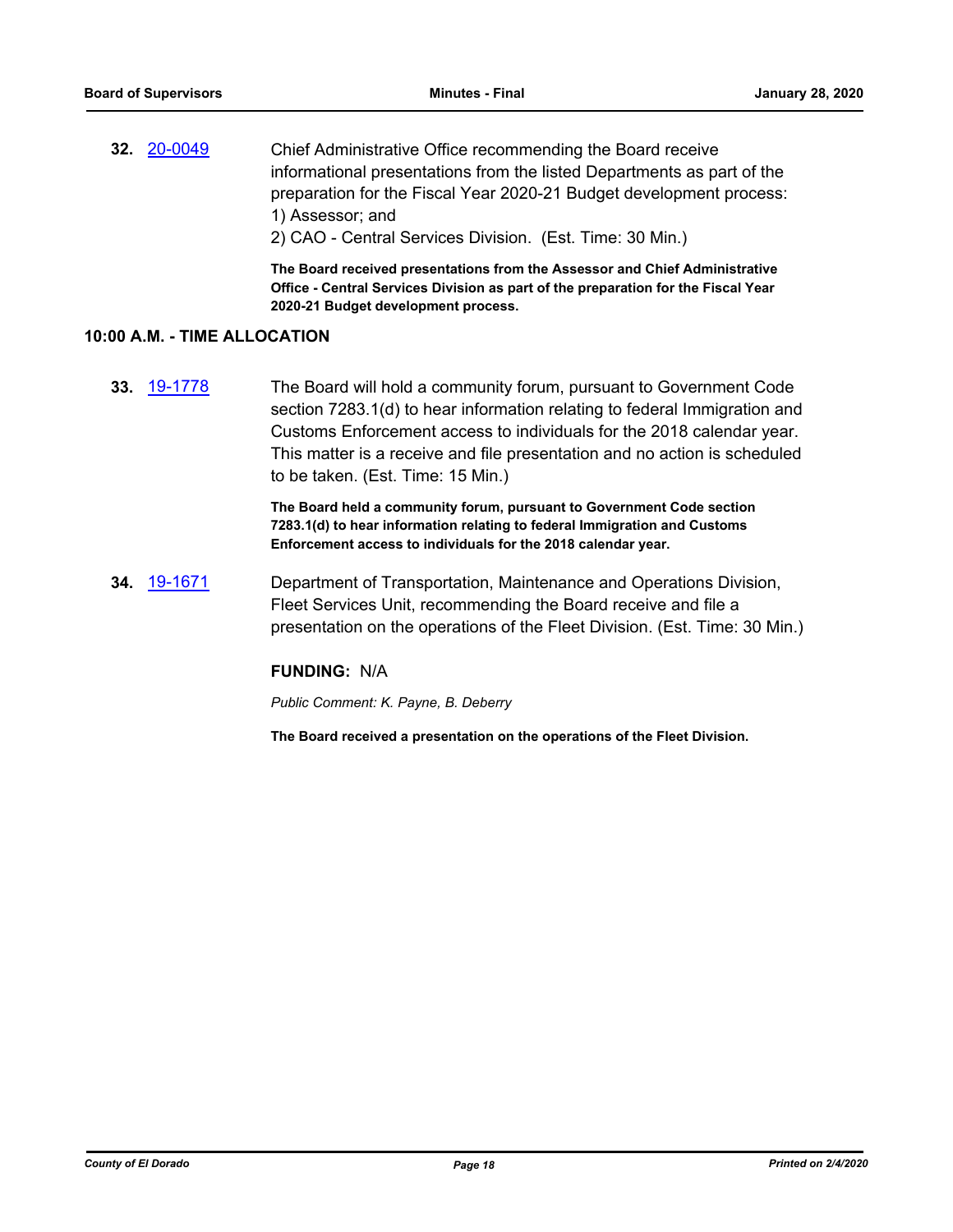## **2:00 P.M. - TIME ALLOCATION**

**35.** [19-1378](http://eldorado.legistar.com/gateway.aspx?m=l&id=/matter.aspx?key=26699) Supervisor Veerkamp recommending the Board receive a presentation from the El Dorado County Fish and Wildlife Commission. (Est. Time: 20 Min.)

*Public Comment: M. Cockrell*

**The Board received a presentation from the El Dorado County Fish and Wildlife Commission.**

**36.** [19-1744](http://eldorado.legistar.com/gateway.aspx?m=l&id=/matter.aspx?key=27068) Receive a presentation by Betty Hess Pierce and Sue Mosbacher of the University of California Cooperative Extension on the impact of the Master Food Preserver Program to the residents of El Dorado County during the past year, the focus for 2020 to help reduce food waste and stretch home food budgets. (Est. Time: 15 Min.)

**FUNDING:** General Fund.

**The Board received a presentation from the University of California Cooperative Extension on the impact of the Master Food Preserver Program.**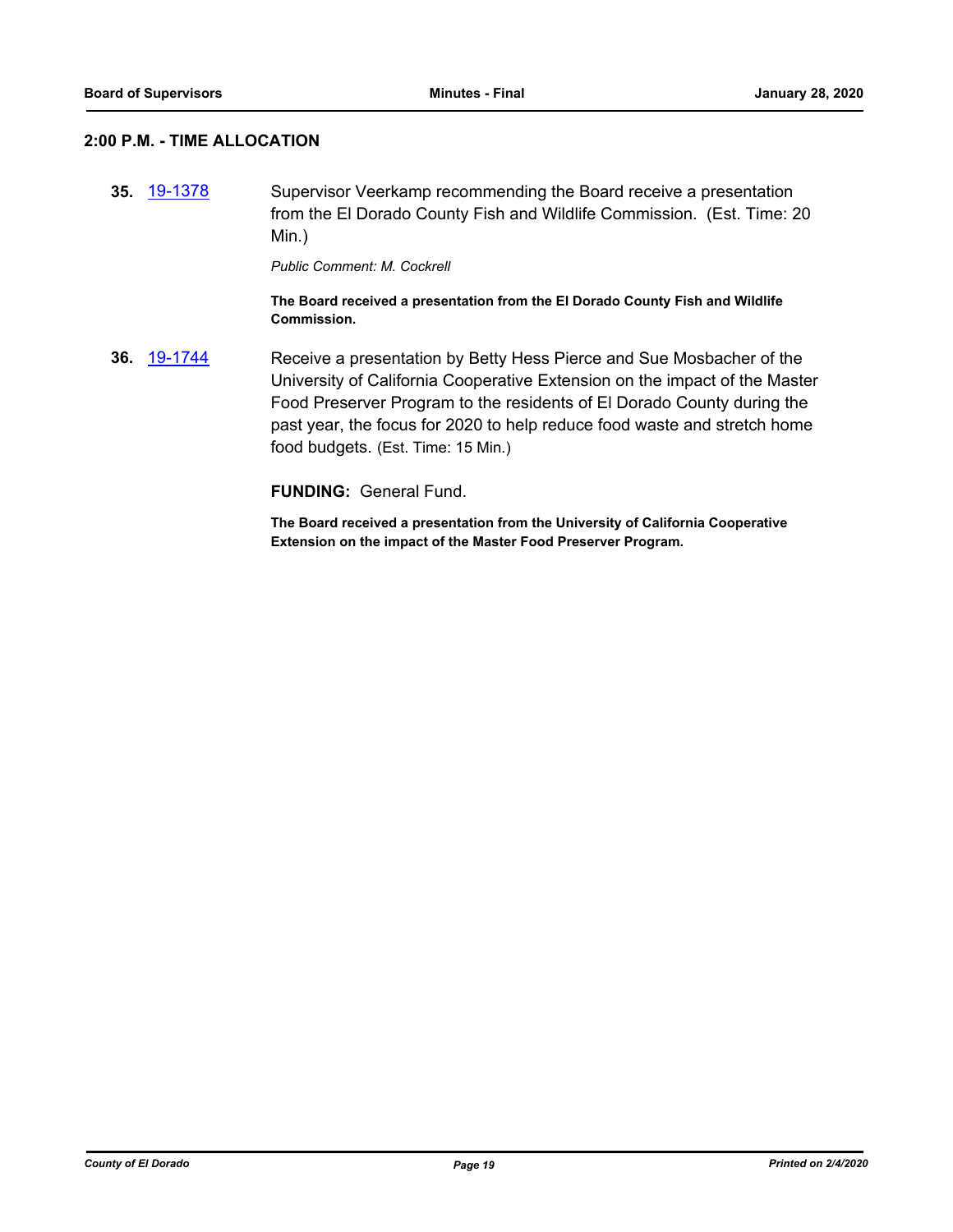#### **ITEMS TO/FROM SUPERVISORS**

**Supervisor Novasel reported on the following: Tahoe Census.**

**Supervisor Parlin reported on the following: Rural County Representatives of California monthly meeting. Georgetown Public Utility and Water Agency meeting. Budget Ad Hoc meeting. Placerville Christmas parade. Meeting with Commissioner on Commission on Aging. Georgetown Fire Department town hall. Republican Women luncheon. Cool Hall monthly potluck. Cool Republican Women's luncheon. Snowline Hospice event. Rubicon Oversight Committee. Coloma Lotus Advisory Committee meeting. Behavioral Health Commission Chair meeting. Support Our Troops breakfast. Department meetings. PG&E restructuring.**

**Supervisor Frentzen reported on the following: Local Agency Formation Commission meeting. CSA 7 discussion. Staff meetings. Local Agency Formation Commission Legislative Committee. Republican Women luncheon.**

**Supervisor Hidahl reported on the following: Community Action Council meeting. Cemetery Advisory Committee meeting. New Employee Orientation. Rancho Cordova cemetery field trip. Vineyards field trip. Marysville field trip.**

**Supervisor Veerkamp reported on the following: Emergency Medical Responder meeting. Budget Ad Hoc Advisory meeting. El Dorado Hills Chamber tour. Mother Lode annual fund raising event. Agenda Review. Annexation Revenue discussion. El Dorado County fire chief meeting. Local Agency Formation Commission meeting. County State of Emergency meeting. Chamber Installation dinner. Folsom Lake College Emergency First Responder and EMT program. SOFAR meeting. Staff meetings. Chocolate Affair event.**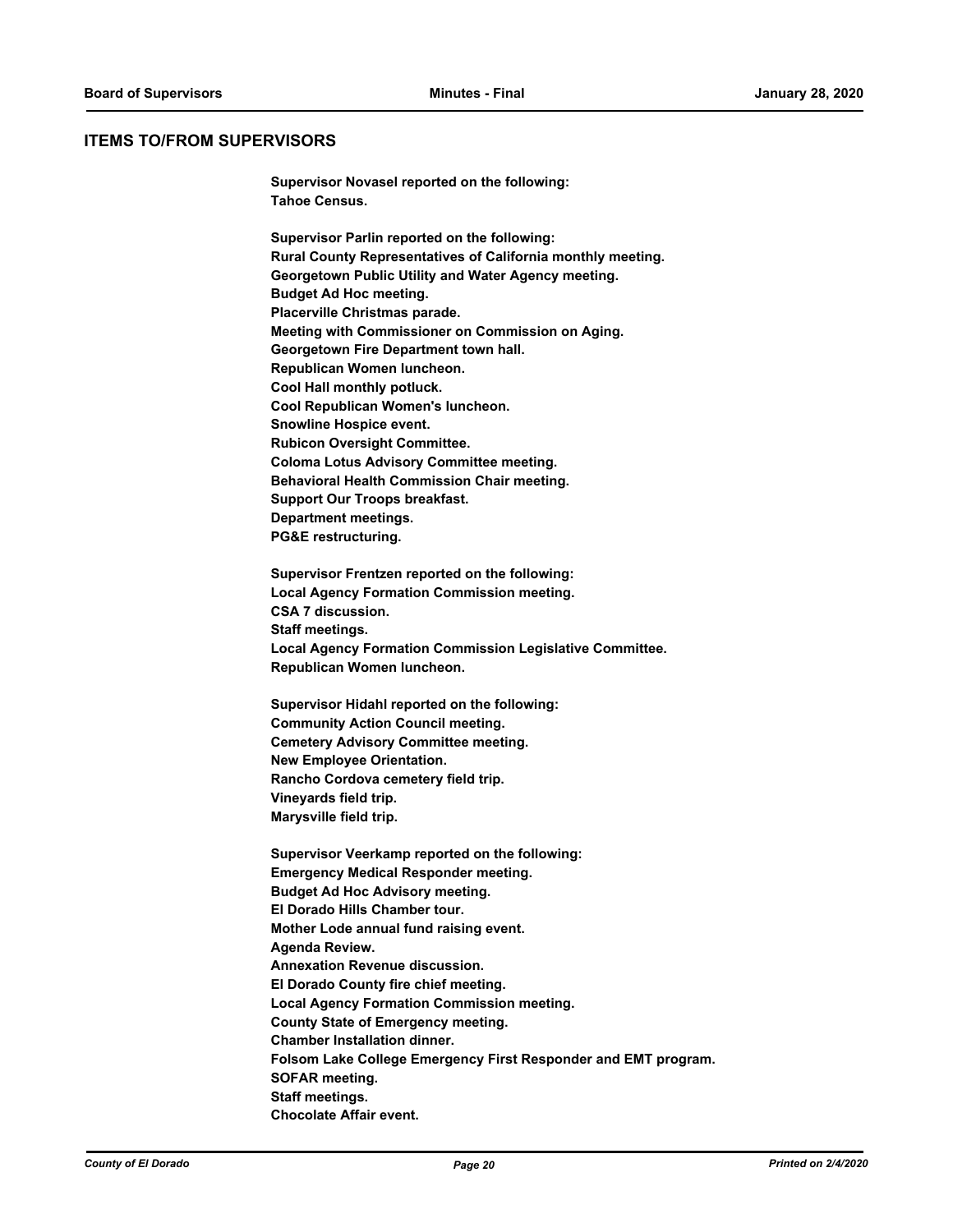## **CAO UPDATE**

**Don Ashton, Chief Administrative Officer, reported on the following: Proposition 68 grant update. El Dorado County Census process. Transportation Commission, El Dorado Transit and City of Placerville meeting. Meeting with new Tahoe Interim City Manager.**

**ADJOURNED AT 3:16 P.M.**